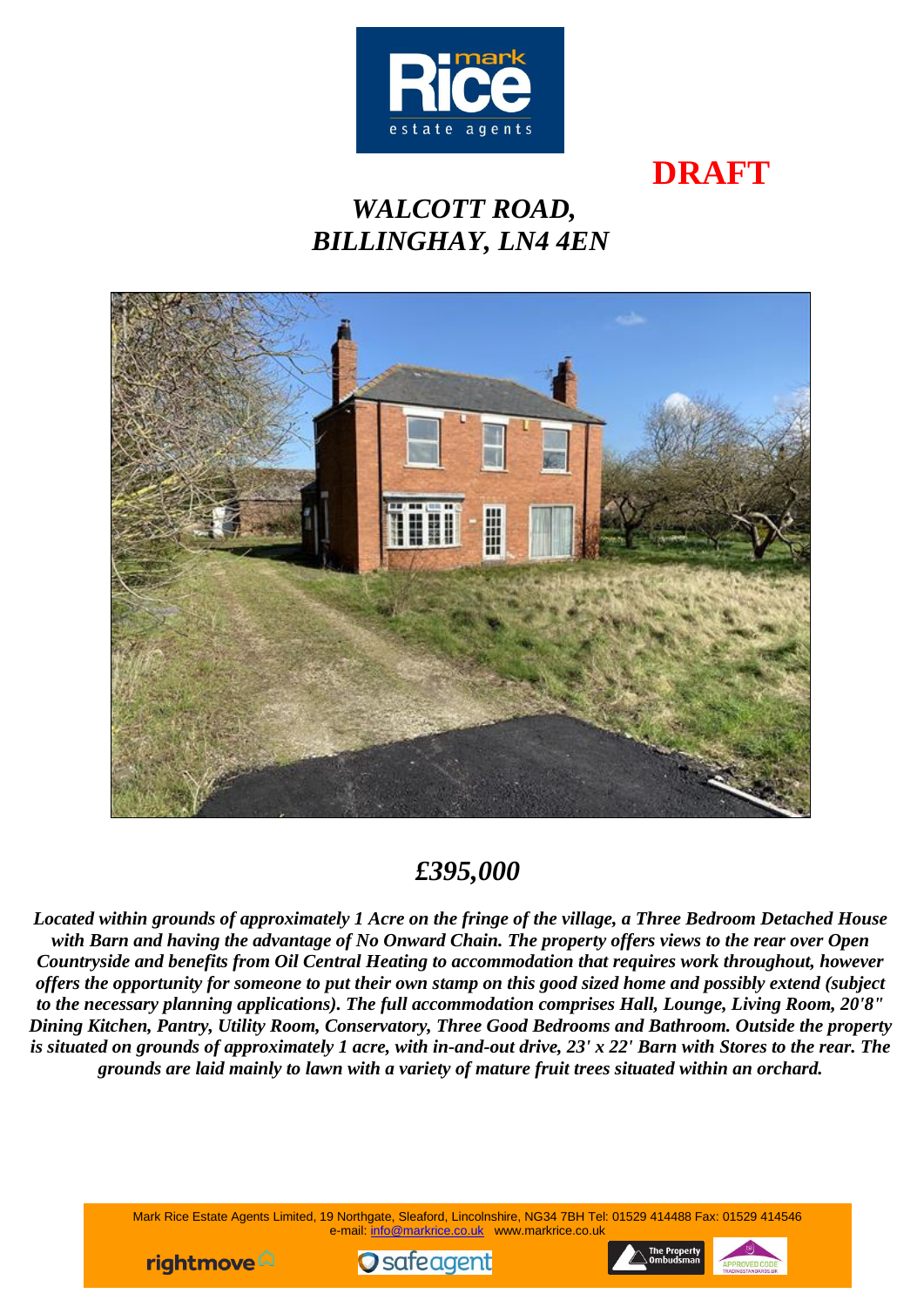#### *Location:*

*Billinghay is a popular village located just off the A153, Sleaford to Skegness Road, and has amenities comprising primary school, Co-op store, public houses, tennis courts, outdoor swimming pool, and has amenities to cater for most day to day needs.*

*\_\_\_\_\_\_\_\_\_\_\_\_\_\_\_\_\_\_\_\_\_\_\_\_\_\_\_\_\_\_\_\_\_\_\_\_\_\_\_\_\_\_\_*

*Entrance door provides access to the hall having radiator.*

*Pantry: 2.77m (9'1") x 1.83m (6'0") Having shelves.*

*Lounge: 4.27m (14'0") x 3.96m (13'0") Having bay window. brick built fireplace and two radiators.*

*Dining Room/Living Room: 3.89m (12'9") x 3.78m (12'5") Having brick built fireplace, radiator and patio door to garden,*

*Dining Kitchen: 6.30m (20'8") x 3.05m (10'0") Having Rayburn cooker, base units with worktop, inset drainer sink with mixer taps, space for electric cooker and radiator.*

*Conservatory: 4.78m (15'8") x 2.74m (9'0") Having door to side.*

*Utility Room: 1.98m (6'6") x 1.63m (5'4") Having low level w.c and sink.*

*Stairs from the hall provide access to the First Floor Landing having radiator and loft access.*

*Bedroom 1: 4.17m (13'8") x 3.96m (13'0") Having airing cupboard, wall heater and radiator.*

*Bedroom 2: 3.96m (13'0") x 3.78m (12'5") Having built-in double wardrobe and radiator.*

*Bedroom 3: 3.28m (10'9") x 3.17m (10'5") Having radiator.*

### *Bathroom:*

*Having bath, pedestal hand washbasin, low level w.c, electric wall heater, electric towel radiator, shaver point and radiator*

*Box Room: 2.74m (9'0") x 1.14m (3'9") Having radiator.*

### *Outside:*

*The property is located within grounds of approximately 1 acre, laid mostly to lawn. An in-and-out drive to the side provides ample parkin. There is a detached barn with double opening doors and four attached stores to the rear. An electric lawnmower and ride-on lawnmower will be included within the sale. Within the grounds is also a large orchard.*



 *Lounge*



 *Dining Room/Living Room*



 *Dining Kitchen*



 *Bedroom 1*



 *Bedroom 2*